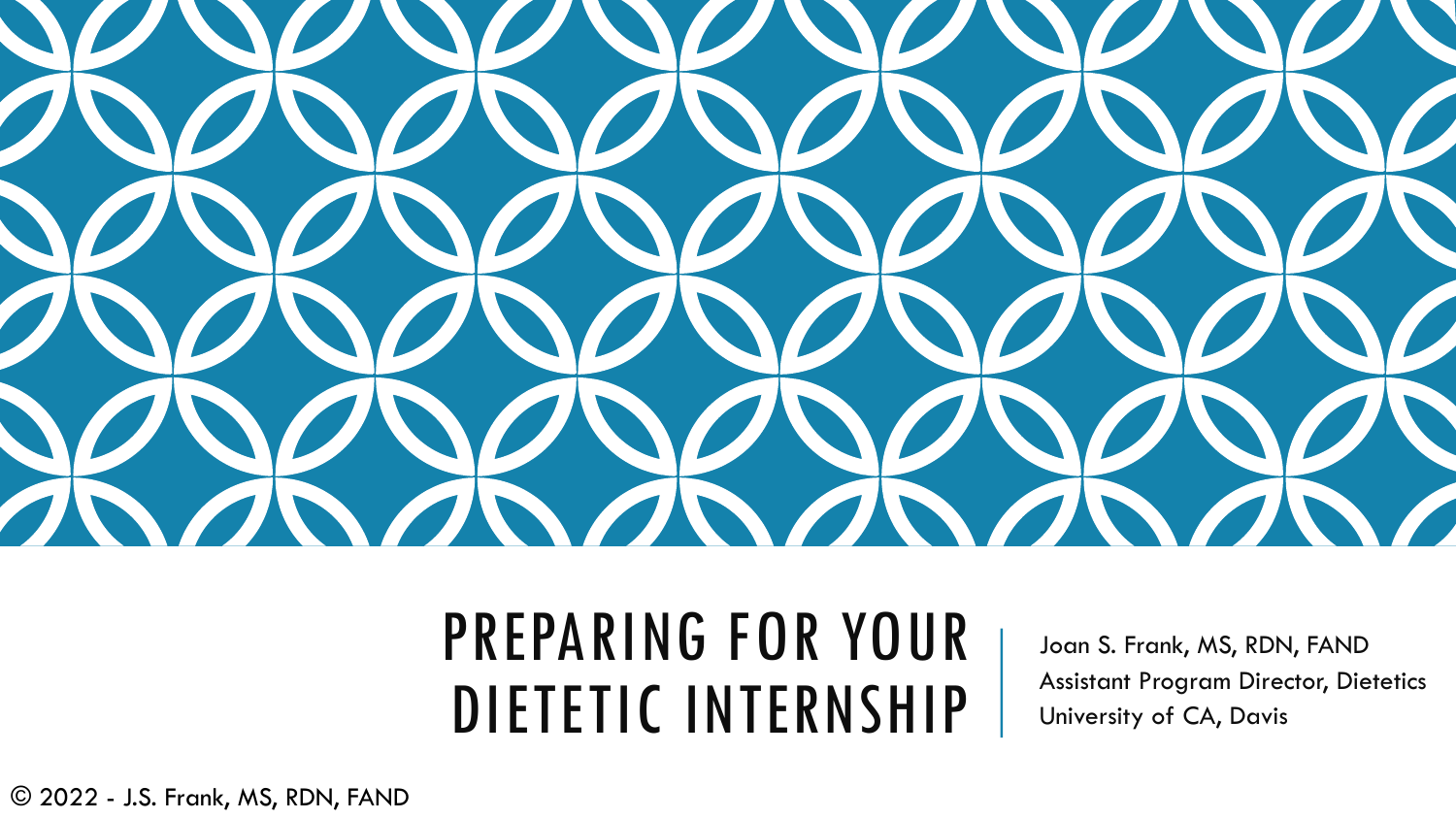## **OVERVIEW**

- •Timeline
- •Paperwork
- **•Orientation**
- •What to Expect
- •How will I be evaluated?
- •Professionalism
- •Texts & Resources
- •The RDN Exam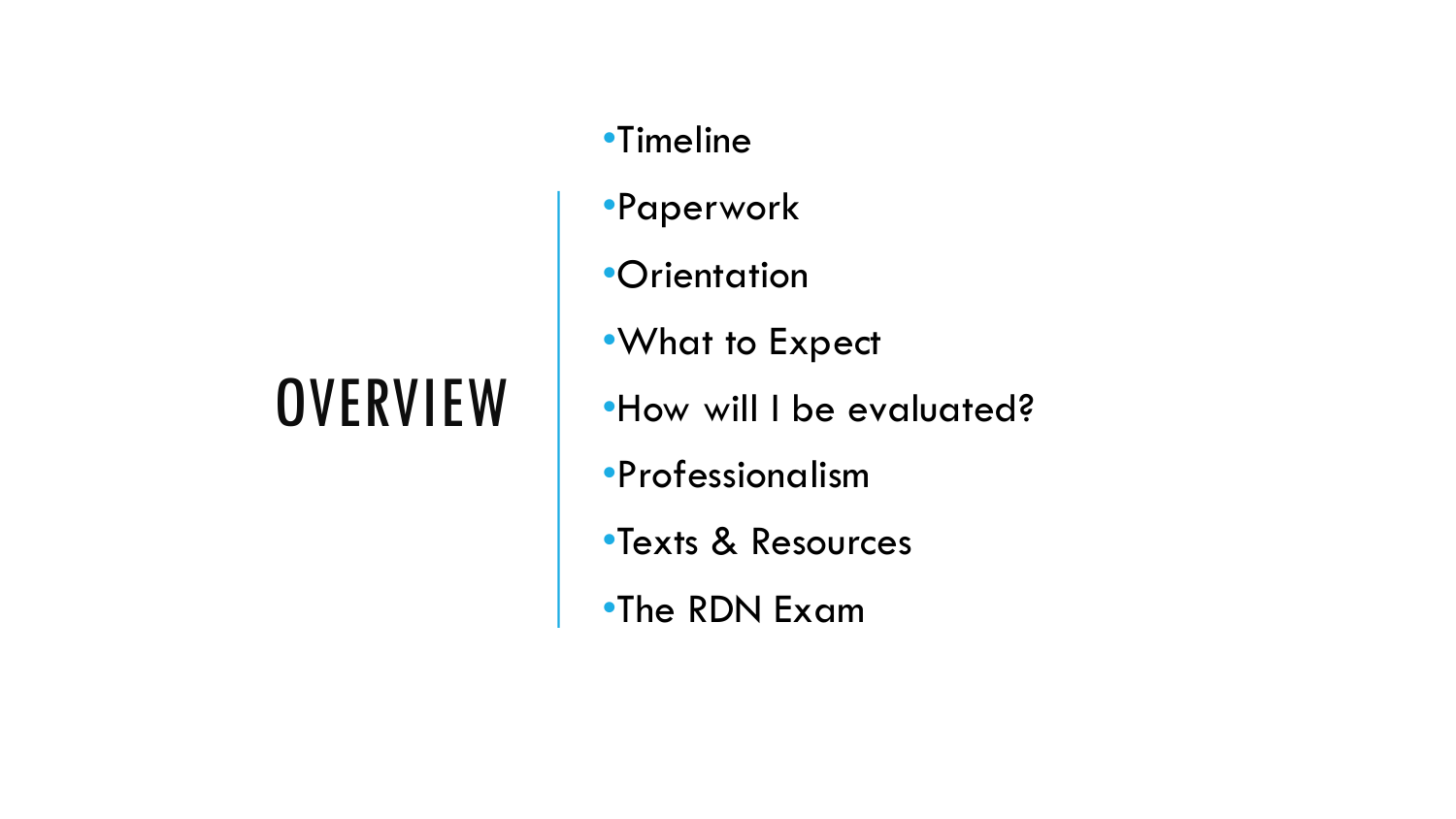## TIMELINE FOR BEGINNING THE DI



#### •NOW:

- •Complete required paperwork
- •One+ month before:
- •Physical exam
- •Orientation preparation
- •Verification statement

•Additional requirements for each DI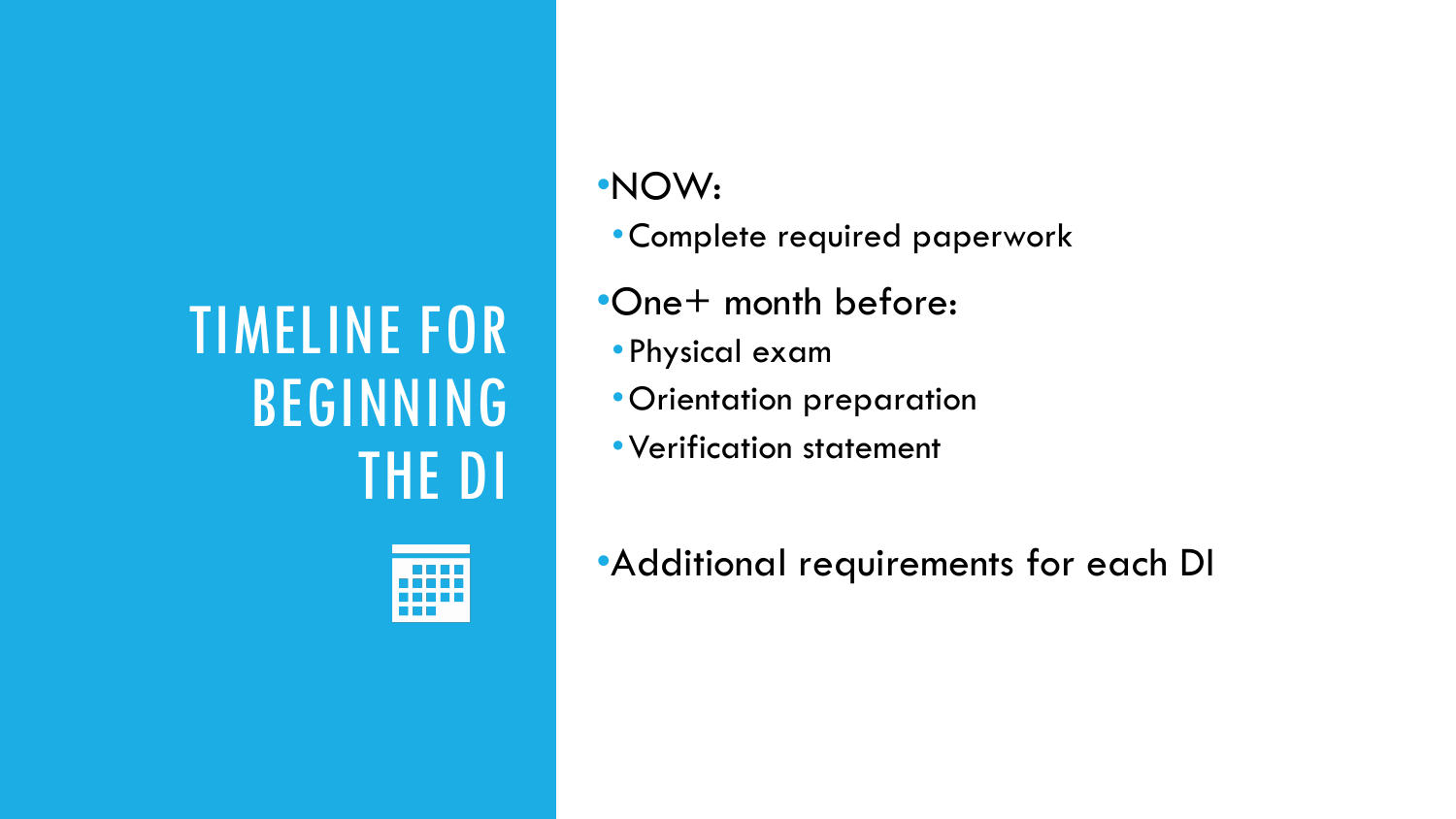### PAPERWORK



- •Verification Statement
- •Background checks
- •Immunizations

•Follow your DI's requirements for all

•Use an expanding file to organize everything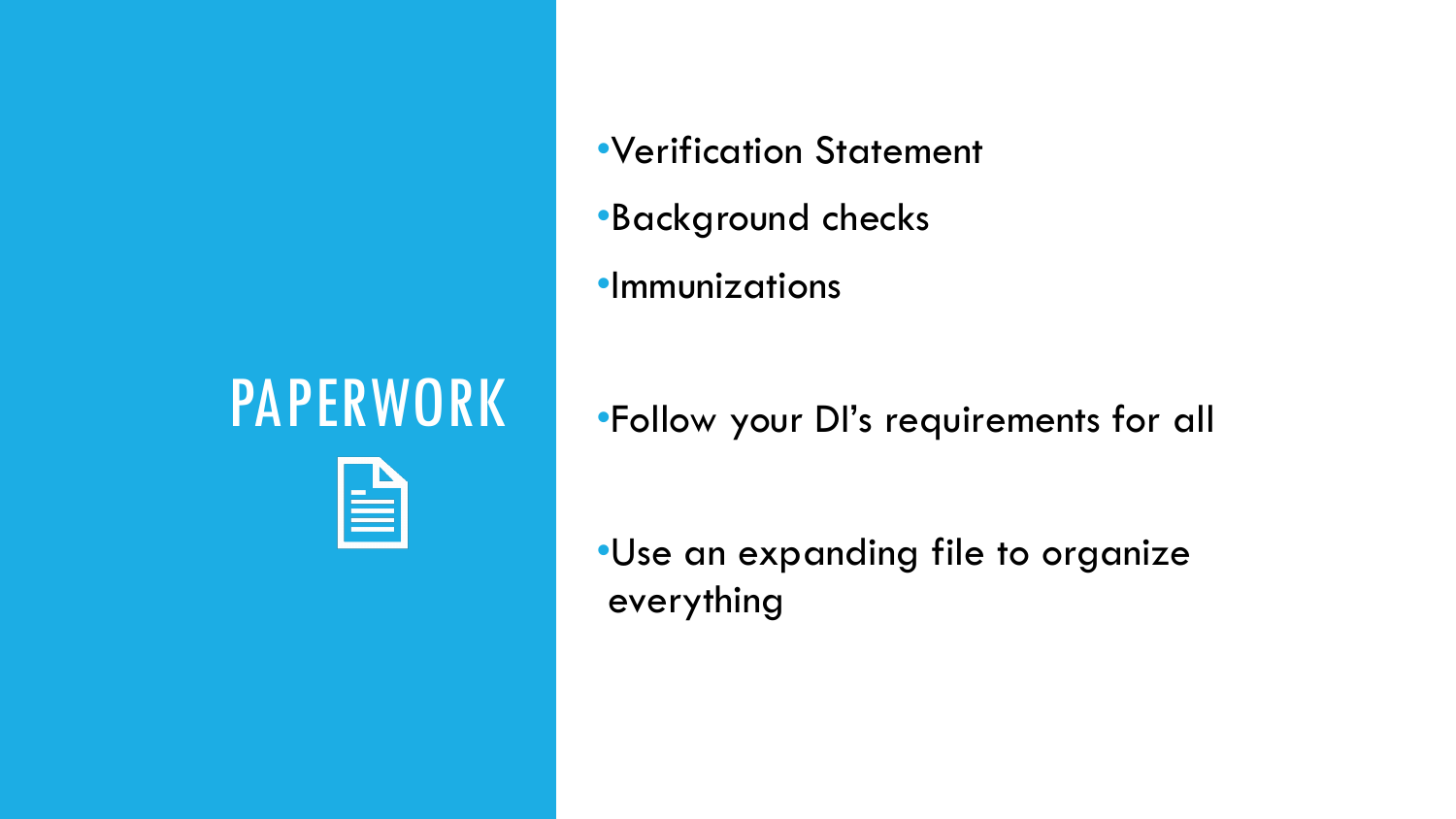#### **ORIENTATION**



- •Few days to a week
- •Local/remote (distance)
- •Review policies & procedures
	- •*Academy's Code of Ethics*
- •Quiz or exam
- •Intensive review
- •Bonding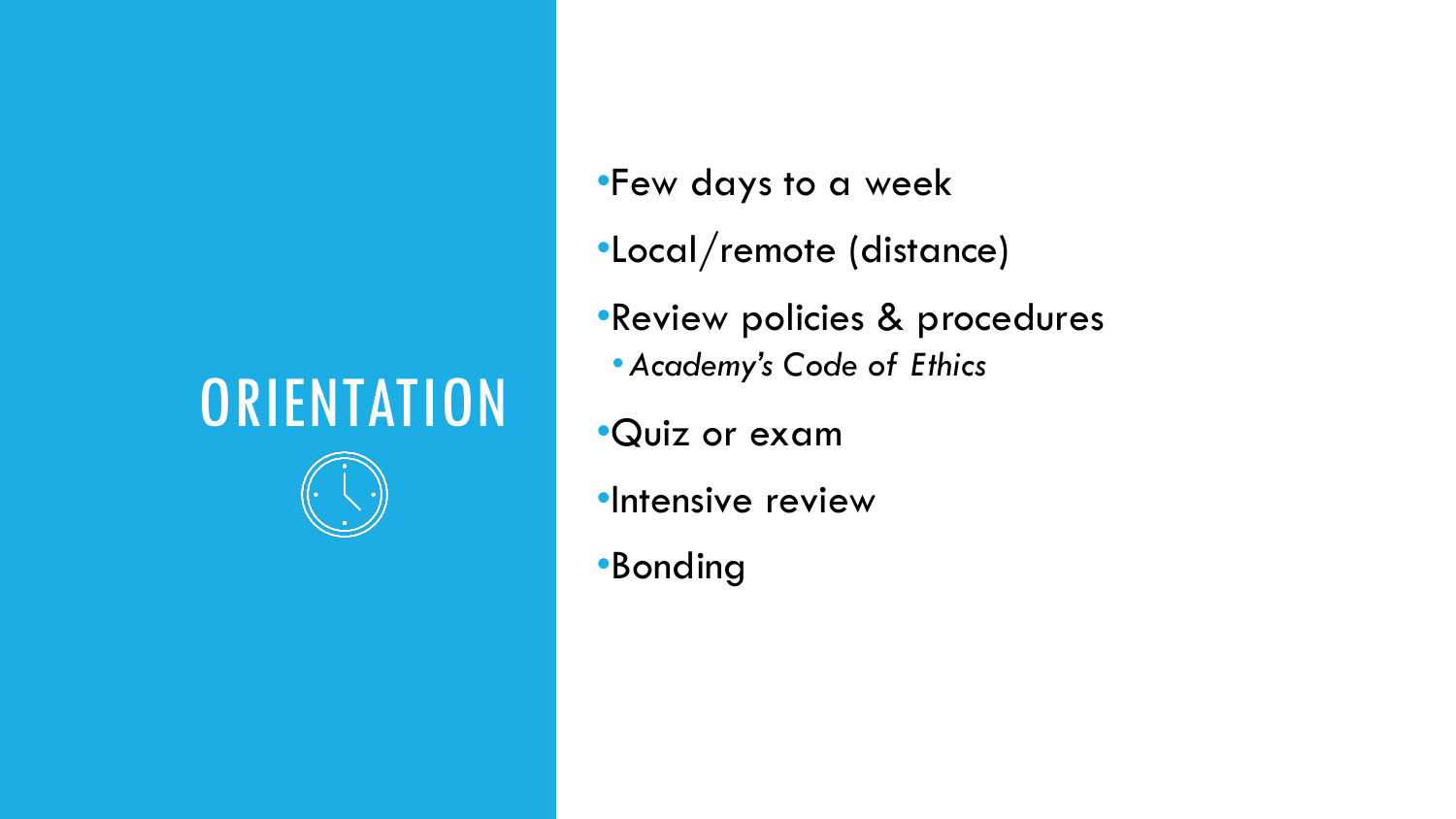# WHAT TO **EXPECT**

Depending on the rotation:

- •Document MNT for basic to complex patients (ADIME)
- •Educate patients and family members on therapeutic diets
- •Conduct nutrition classes
- •Work all areas of the food service operation
- •Provide nutrition education to community groups
- •Attend a professional meeting

•EXPECT:

- •Minimum 8am 5pm
- •Some weekends
- •Some 5am starts / evening work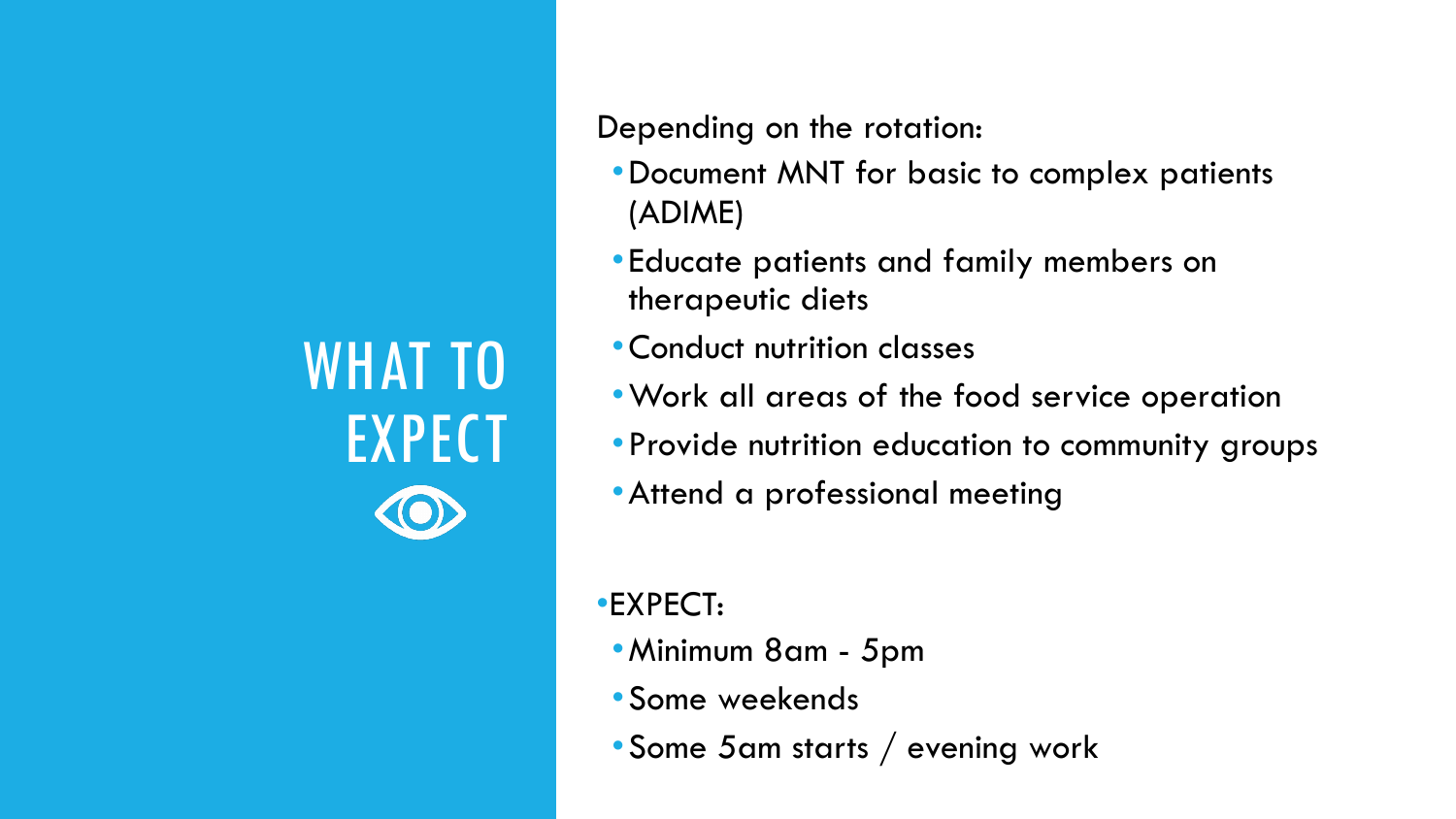# HOW WILL I BE EVALUATED?



- •Ongoing feedback during all rotations.
- •Performance evaluations for each rotation:
	- •Clinical/MNT
		- LTC Basic clinical
		- Inpatient intermediate to advanced clinical
		- Outpatient
- •FSM
- •Community
- •Concentration / emphasis
- •Projects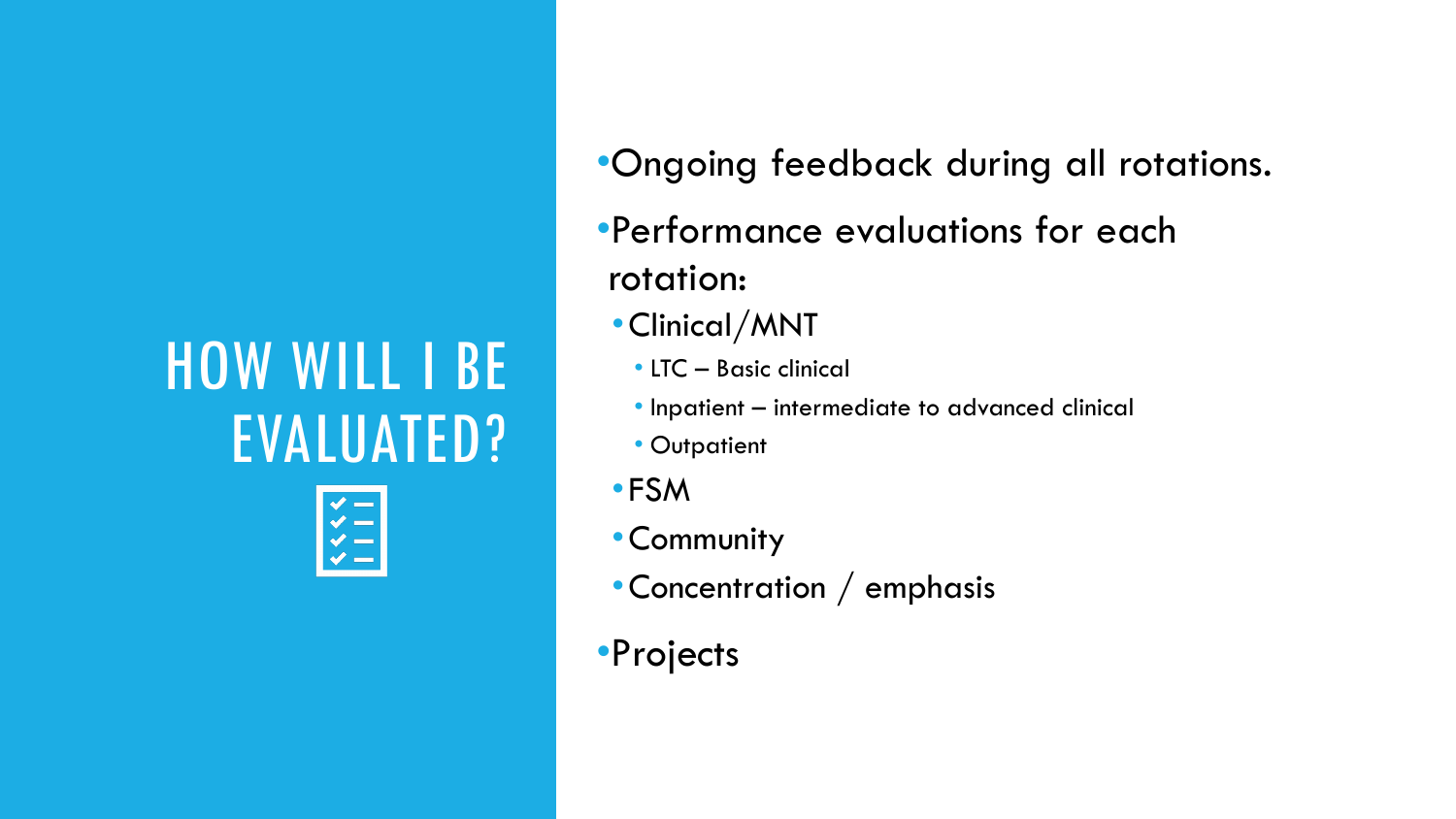

- •Case Studies basic to in-depth
- •Case Study presentation
- •Food Service Management project
- •Community nutrition / nutrition education project
- •Journal club presentation
- •Concentration/emphasis project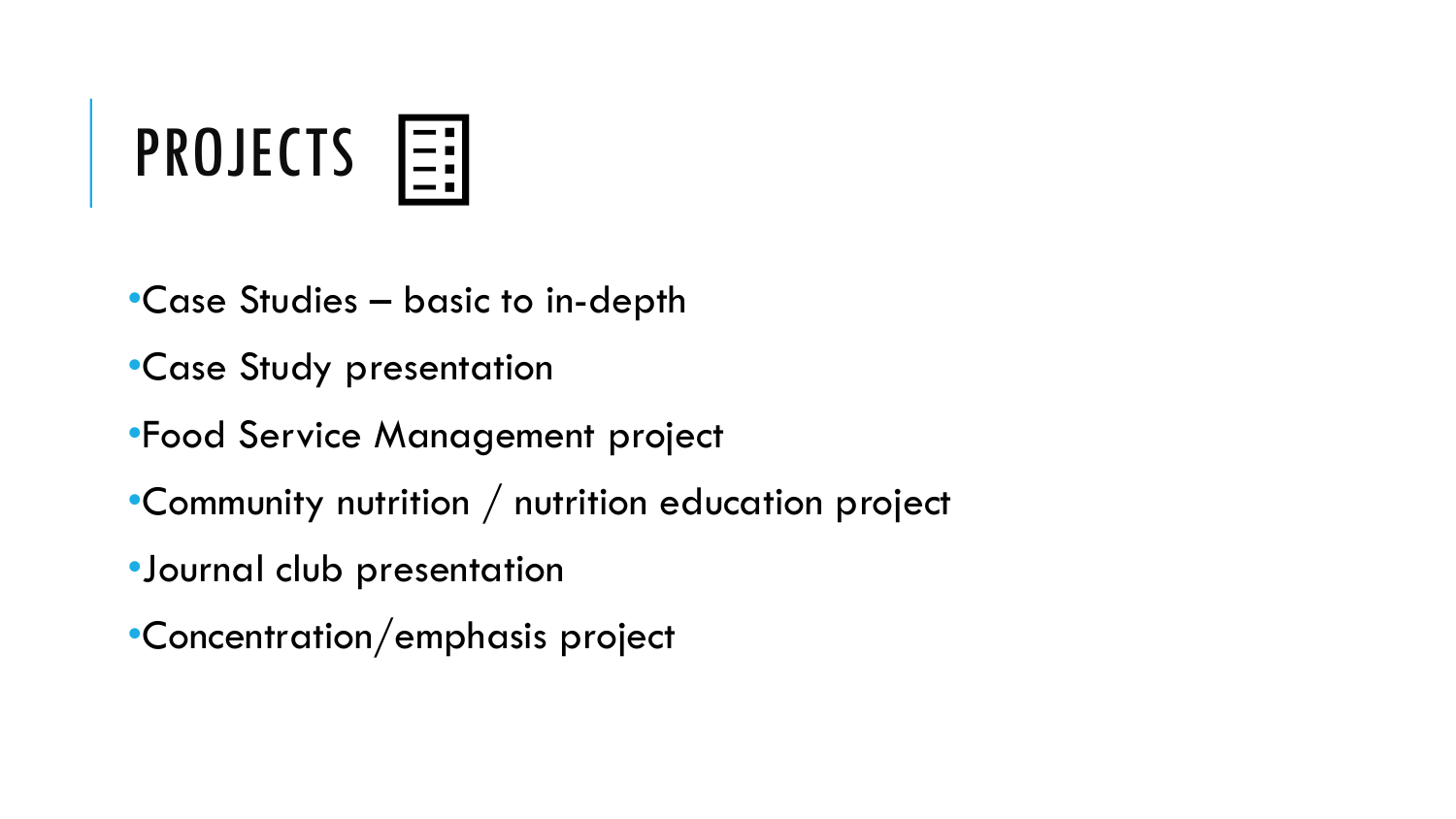# PROFESSIONALISM n's

- •Communication
- •Presence
- •Behavior
- •Dress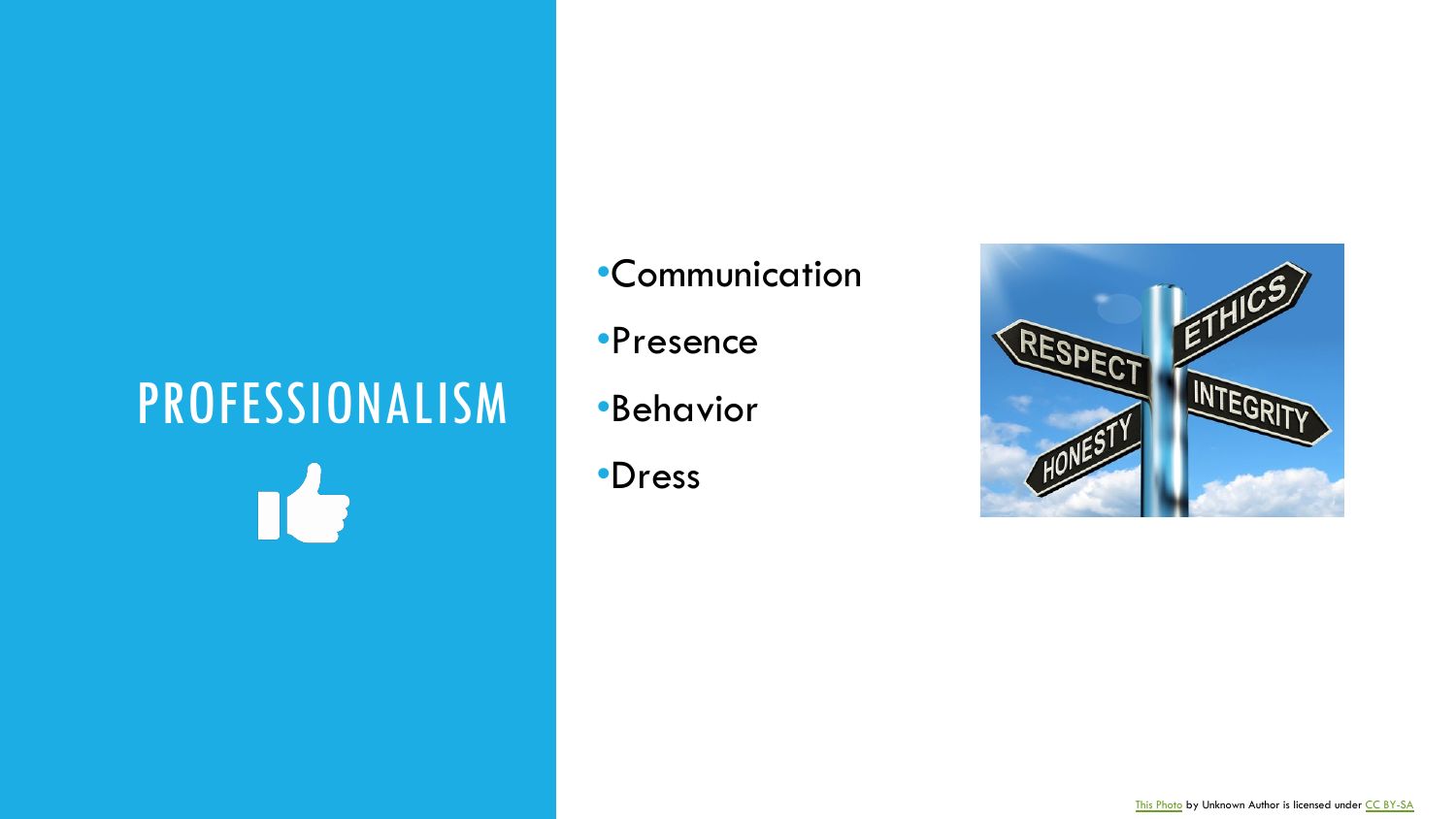

#### •Email

#### •Phone

- •In-person
- •DI Director
- •Preceptors
- •Follow-up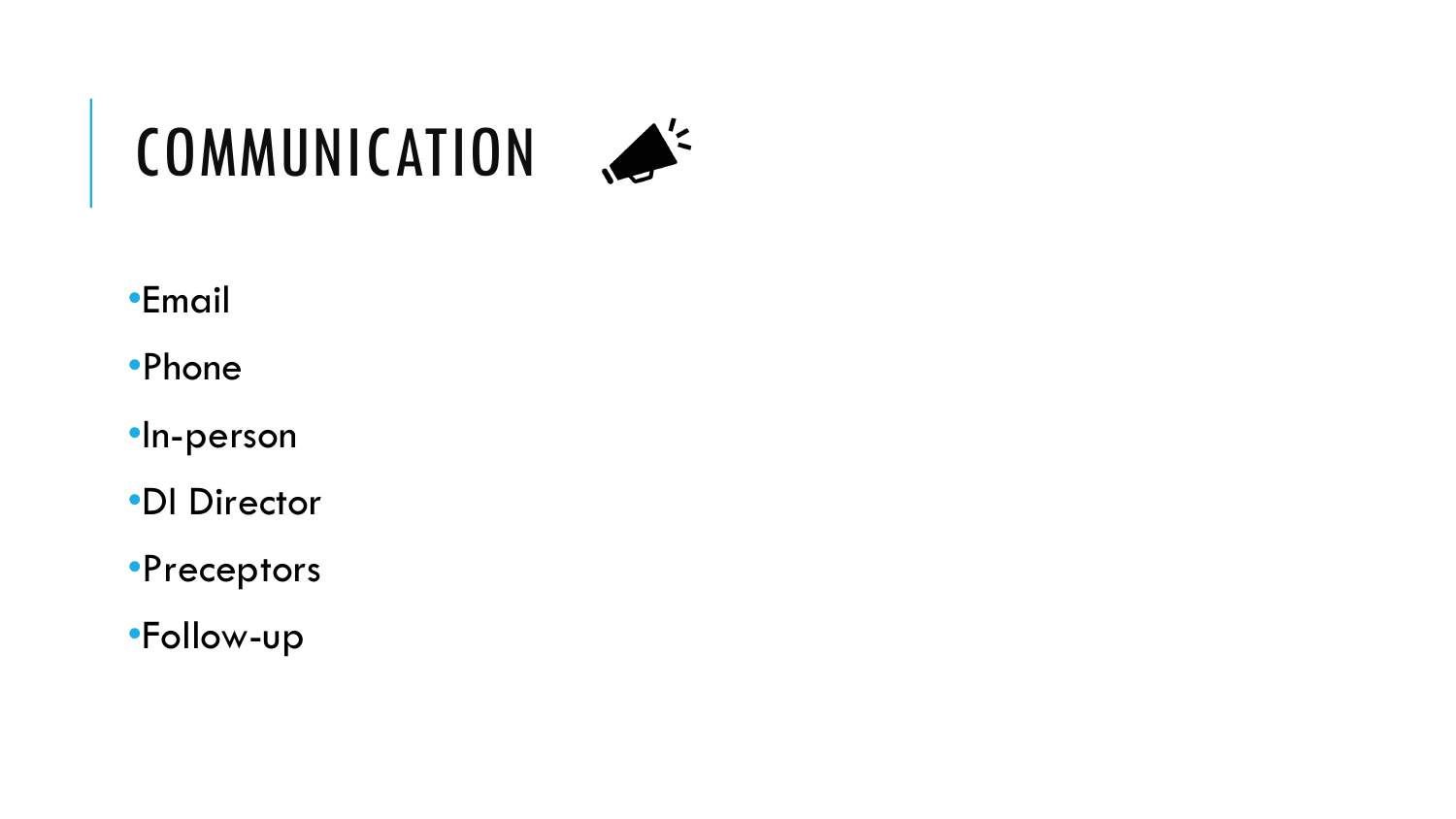## PRESENCE

- •Be present
- •Be helpful
- •Be industrious
- •Be careful with:
	- •Smart phone use
	- •Tablet use
- •Be positive

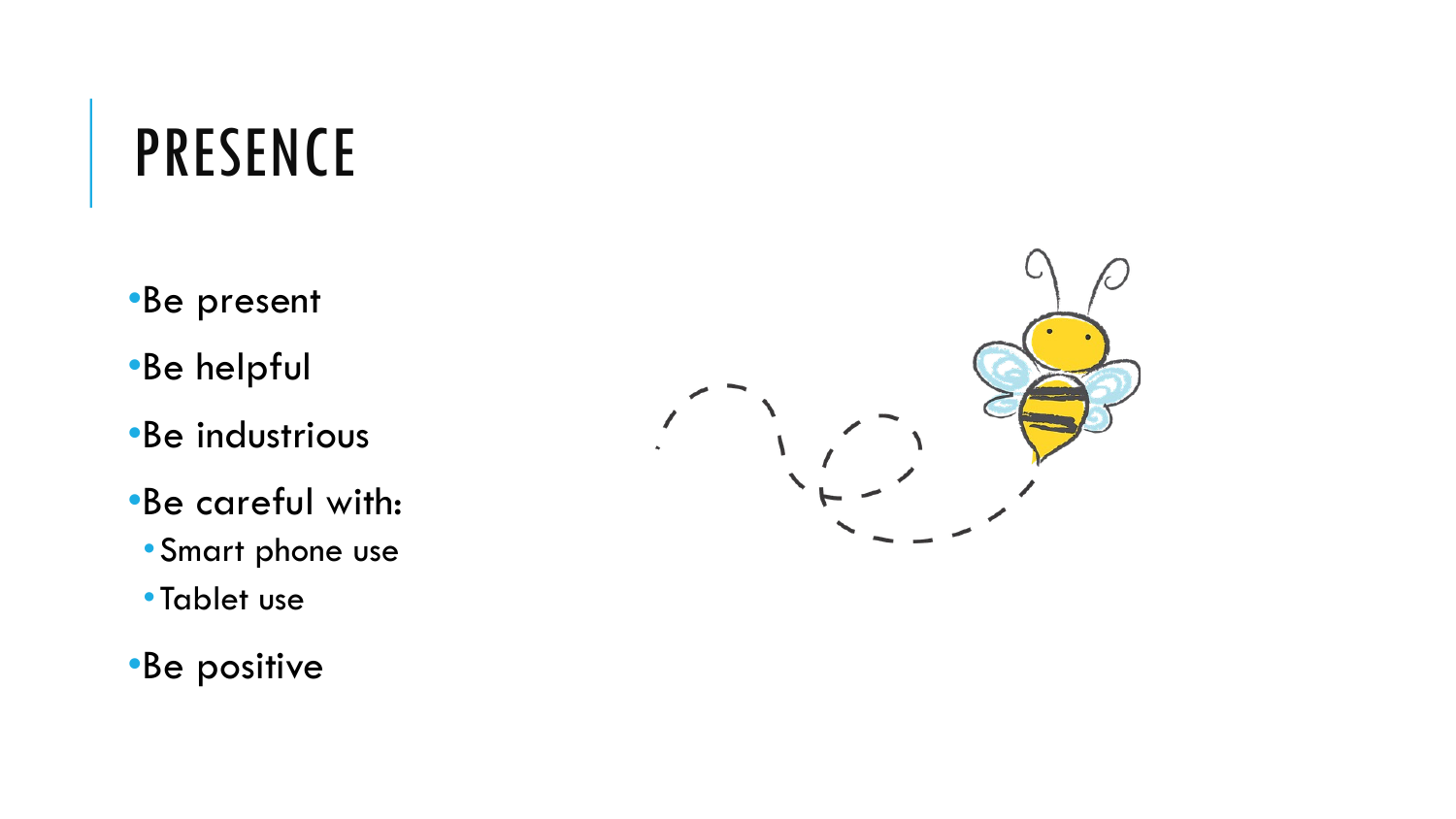#### BEHAVIOR

**Smoking** 

Drug use

**Language** 

Stress/anxiety

**Neediness** 

Self-confidence

•Review Academy's *Code of Ethics*

•Review program's *Code of Ethics* & Handbook

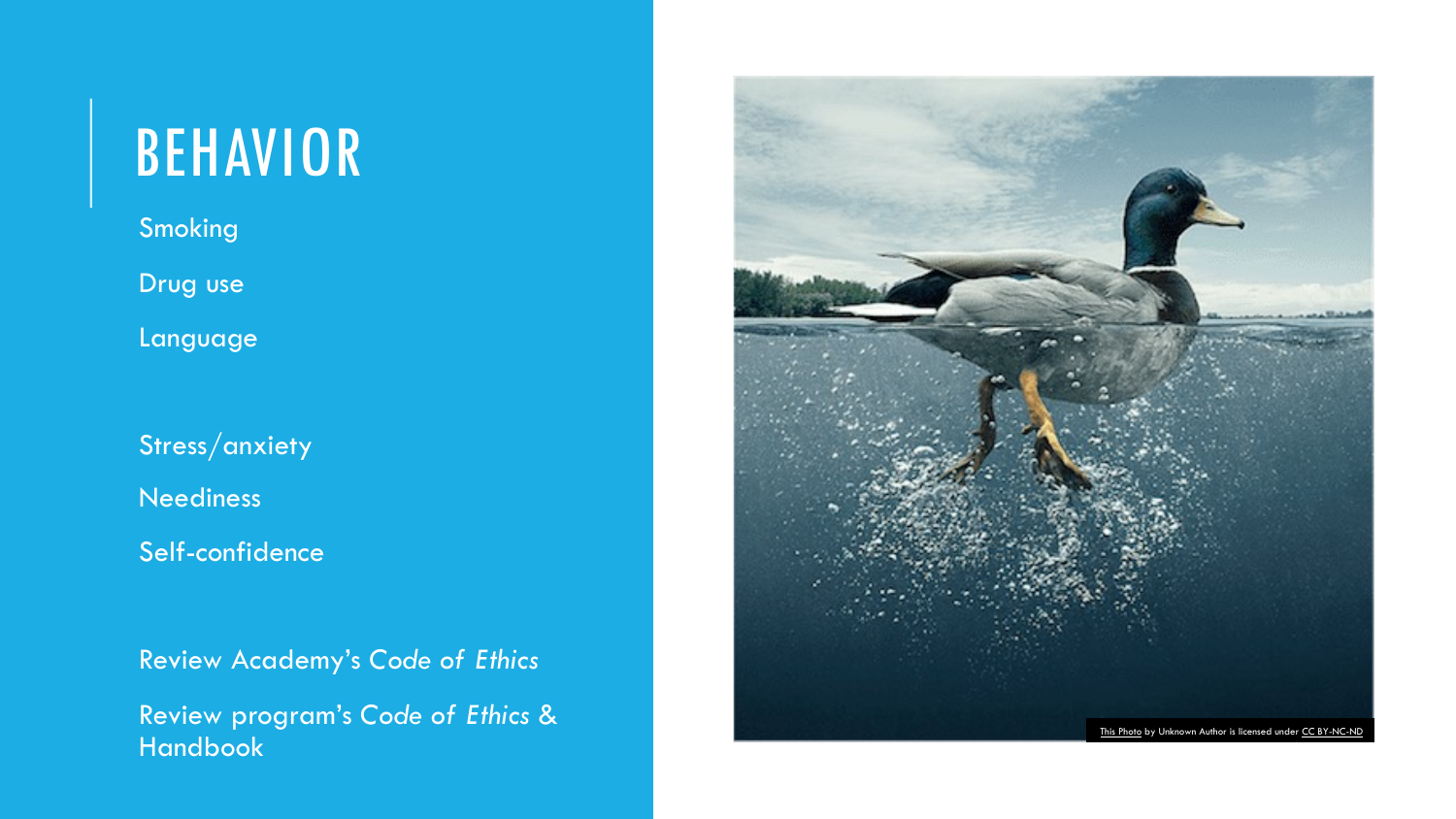## ADVICE FROM A DI DIRECTOR…

#### •**RE: Remediation for behavioral traits**

•During the course of my internship, many years ago confidence and shyness. My preceptor sat me dow **lack of confidence** was perceived by the RDs at the **interest.** She further went on to let me know that if demeanor ASAP, I would be dismissed from the site home and thought about what she said. The next d show them I could do it. My preceptor met with me delighted with my efforts. I thanked her for her hor my professional life has ever given me a better op with this issue, I would be honest. They simply will n professional world otherwise.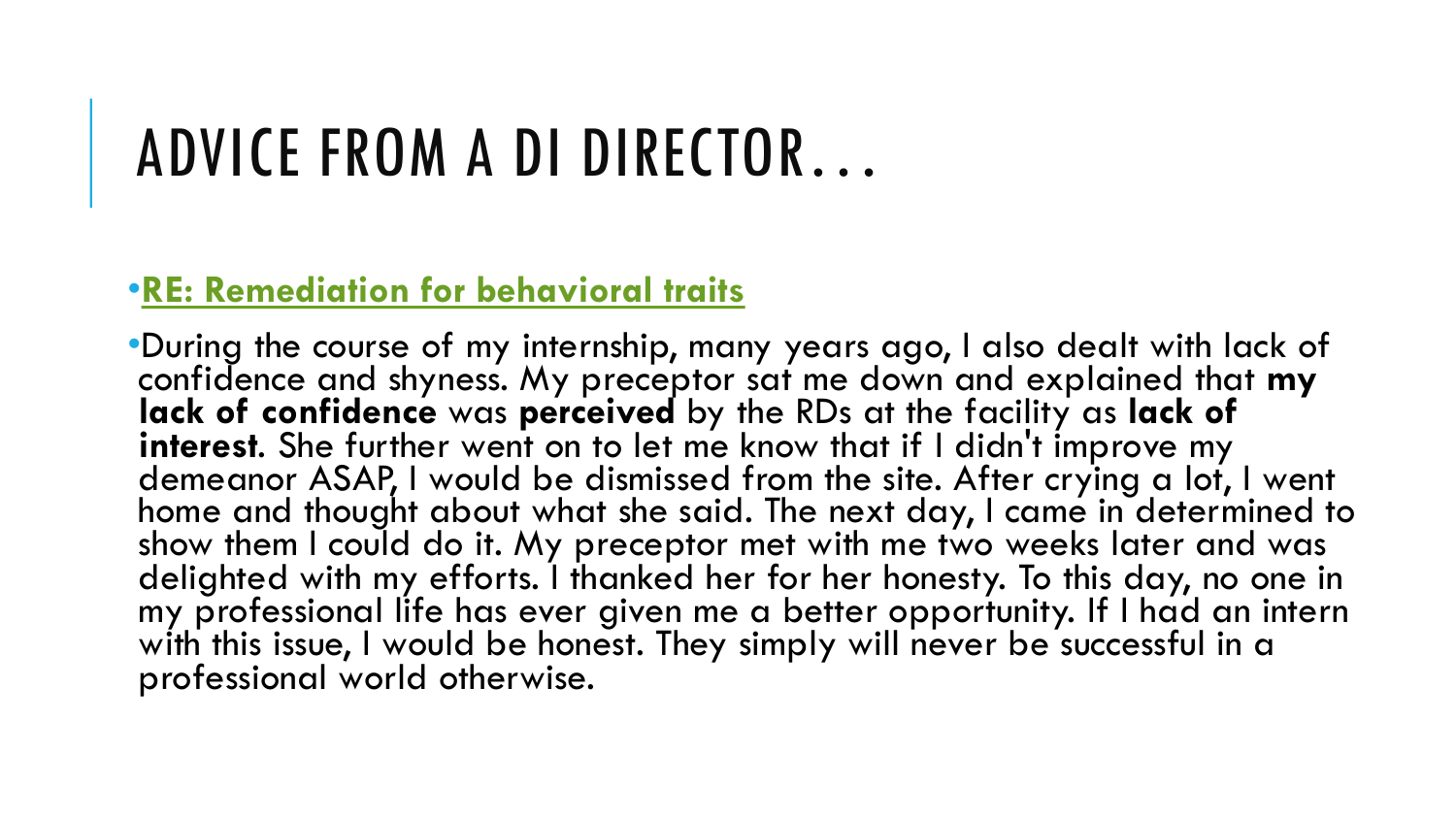# PROFESSIONAL DRESS  $\frac{52}{102}$

•Follow the DI dress code

•Ask for each site

•NO: shorts, flip flops, yoga pants, sweats, jeans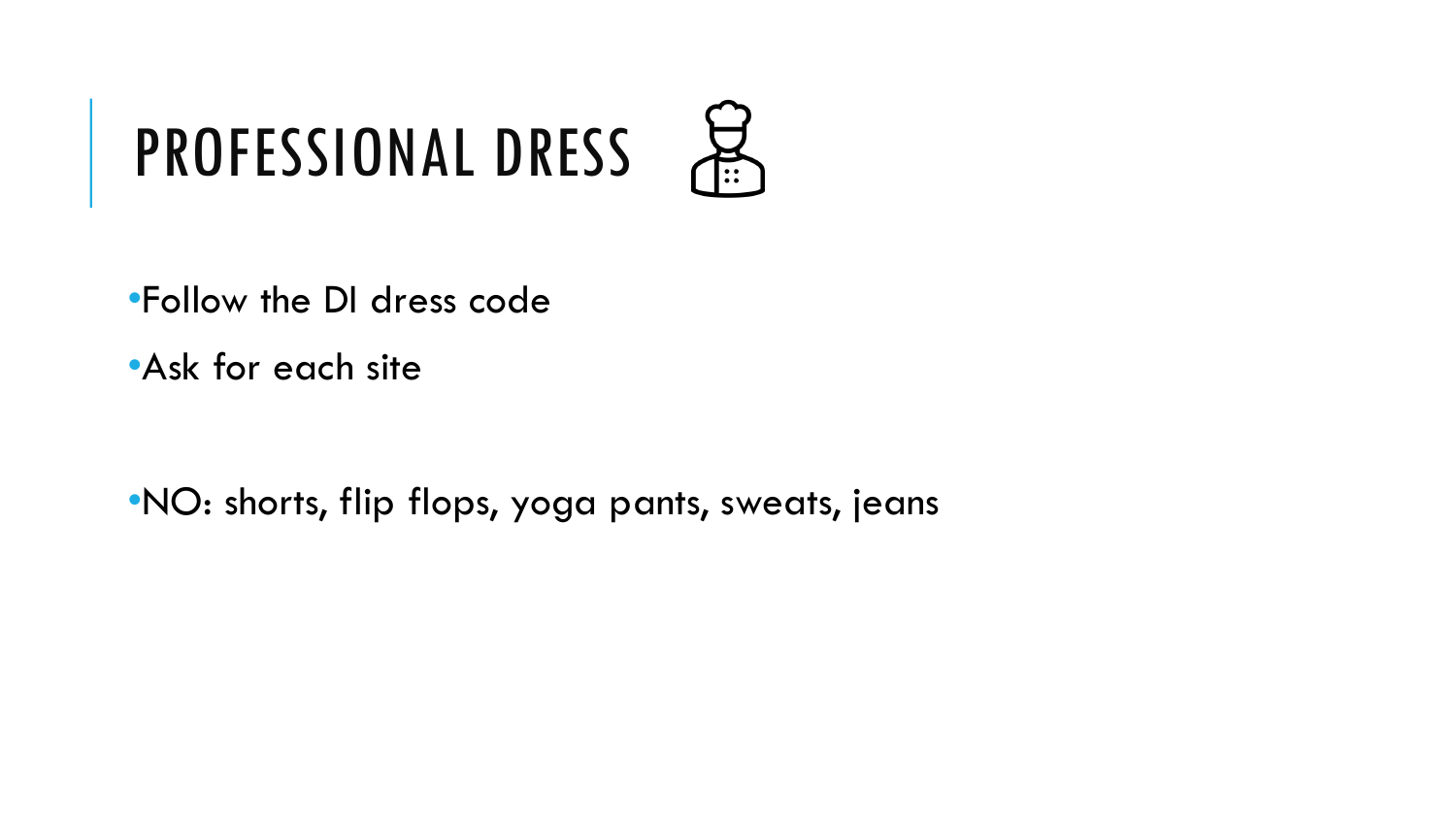

**All from Target: \$202.97**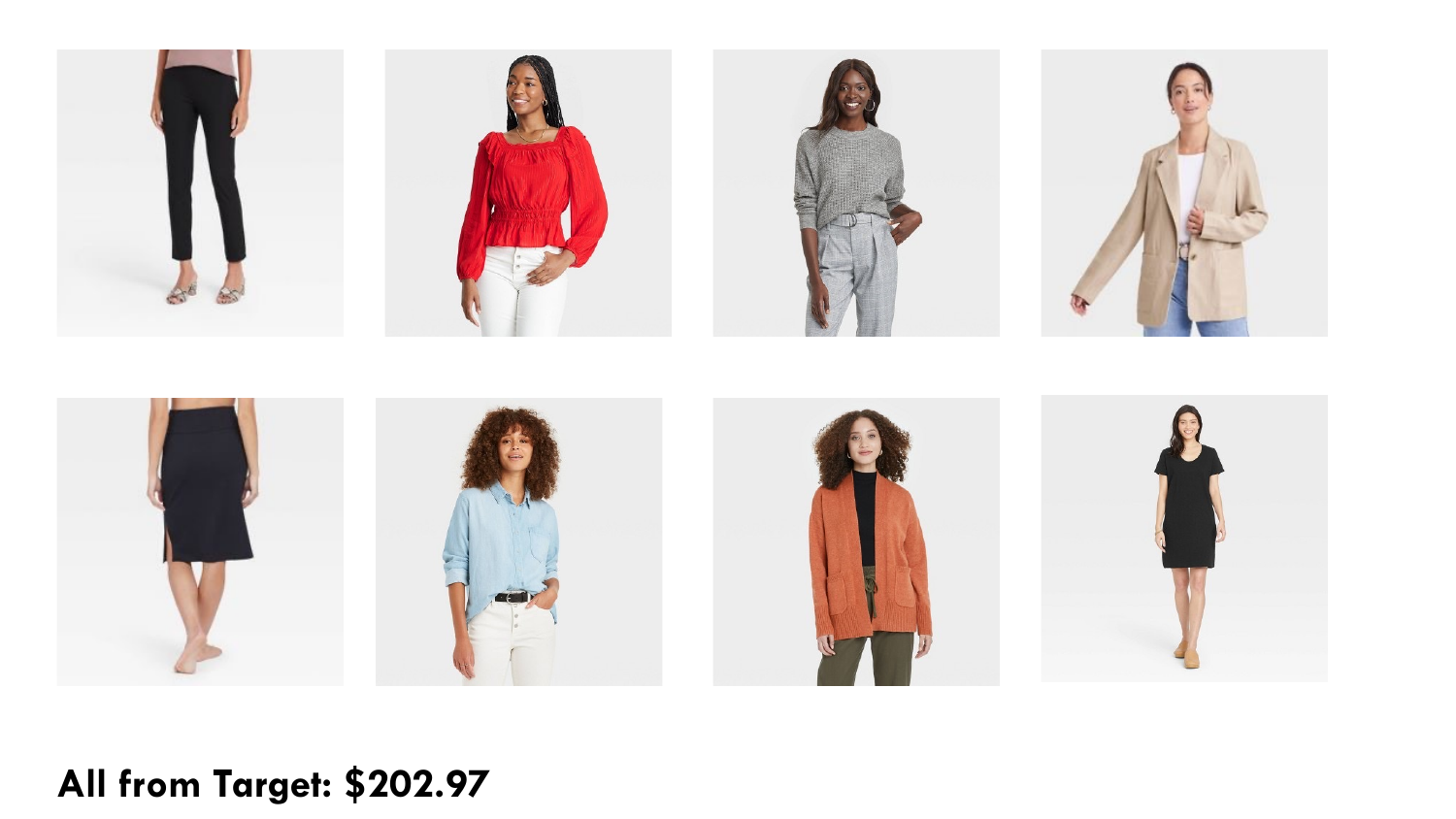











#### **All from Target: \$177.90**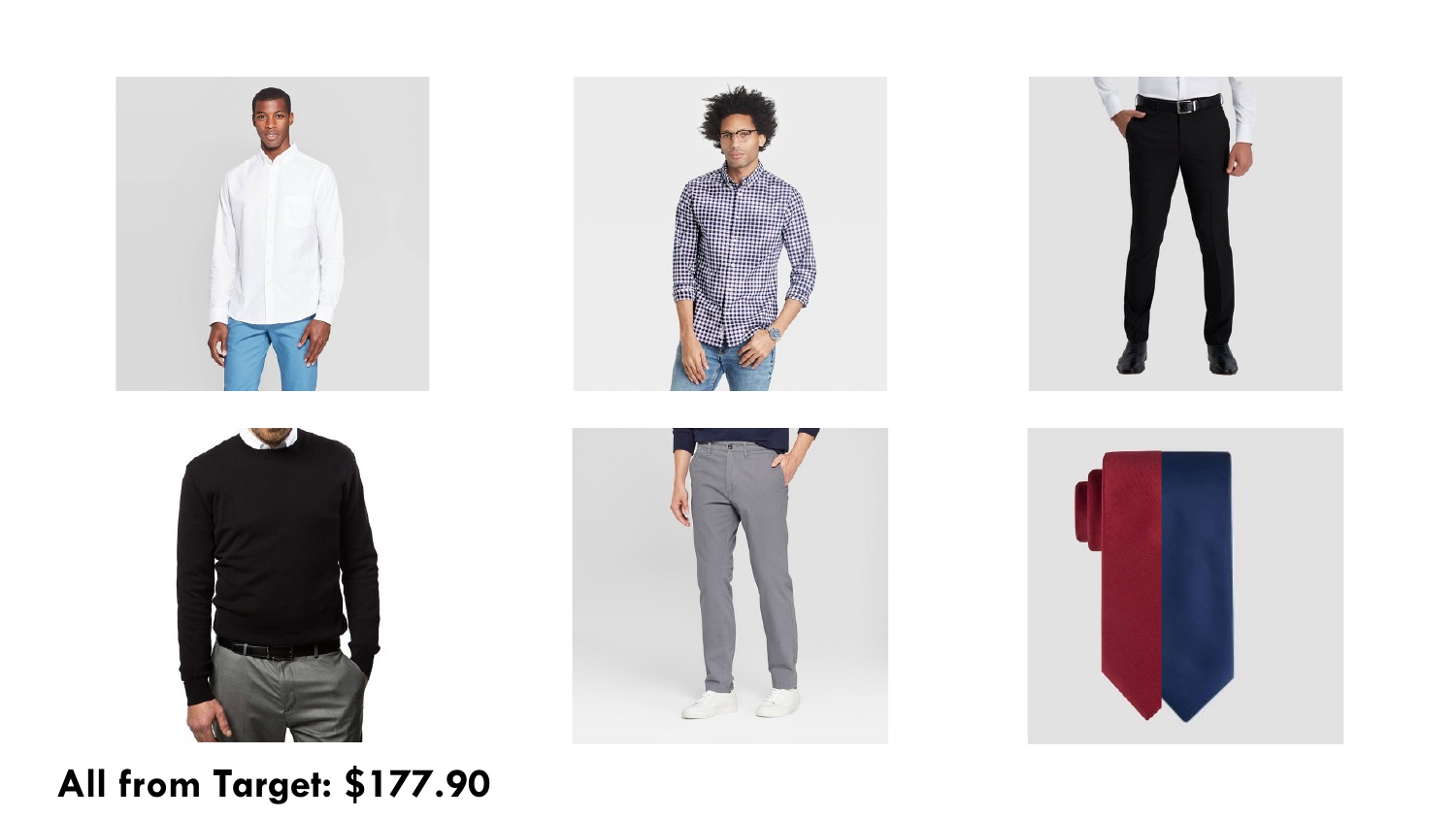## TEXTS / READING RESOURCES

#### **•Medical Terminology:**

- § https://www.dmu.edu/medterms/
- § Need a good text or app
- ■Clinical:
	- § Nelms & Sucher's *Nutrition Therapy and Pathophysiology*
	- **Drug/medication resource**
- §FSM:
	- § Payne-Palacio's *Foodservice Management*
	- § Molt's *Food For Fifty*
- ■Research/Statistics:
	- § Academy's *Research: Successful Approaches in Nutrition and Dietetic*<sup>s</sup>
- **•Your course notes** 
	- **Organize NOW**
- §Writing:
	- **Review ADIME Comparison**
	- **Purdue Online W** https://owl.purdu
	- Zinsser's On Writ
	- **Strunk & White's**
- §Cultural humility:
	- **Review lectures and notes**
	- $\blacksquare$  Review person-ce
	- **Review "microagress**
- **ELanguage skills:** 
	- **Rosetta Stone / D**
	- Pimsleur
	- § Academy's *Pocket Guide to Spanish for the Nutrition Professional*
- §Patient Death:
	- Kubler-Ross' On D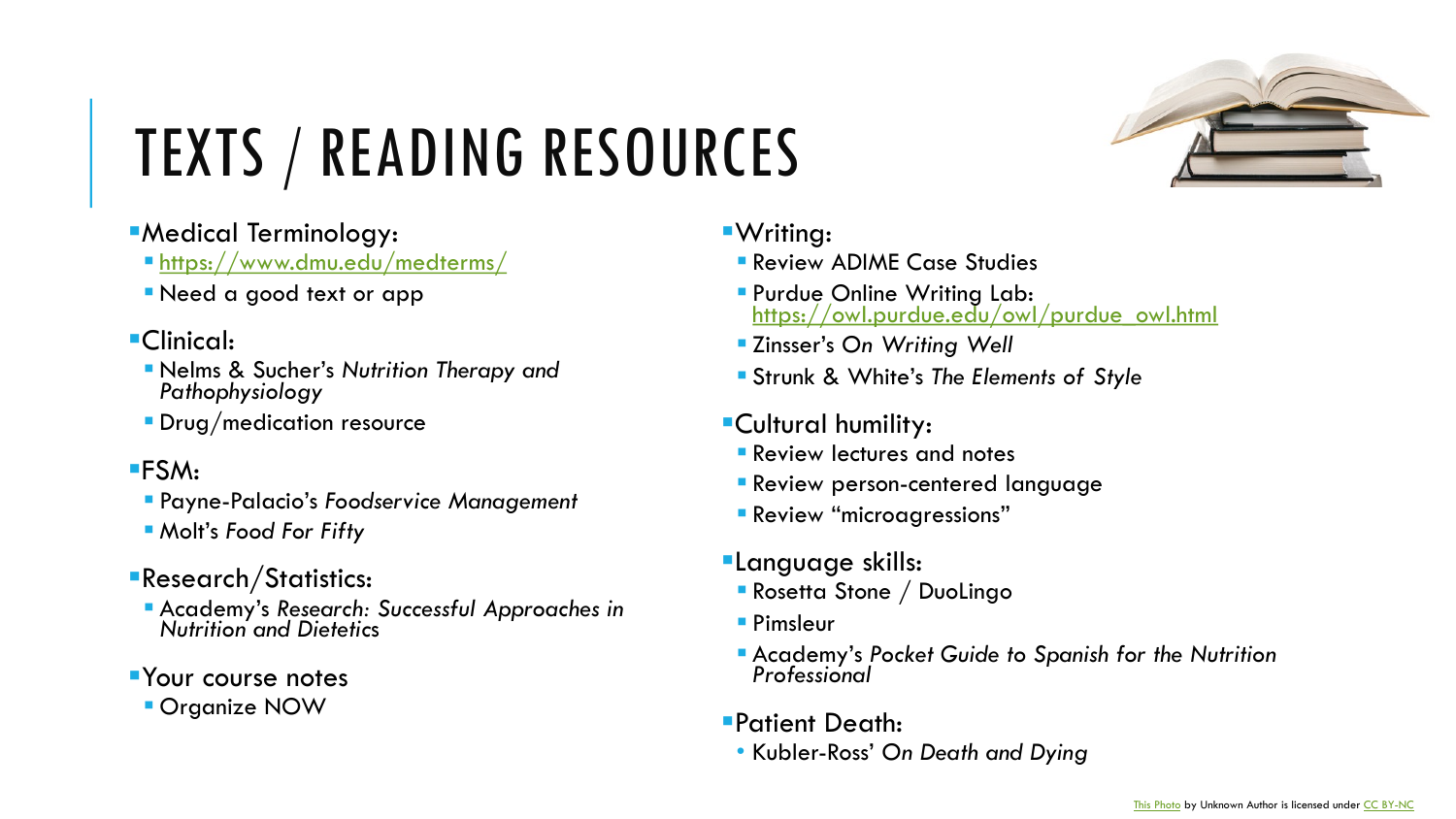# RDN EXAM PREPARATION

- •*Pocket Prep*
- •*Visual Veggies*
- •Jean Iman's *Review Course*
- •Academy's *EatrightPREP Course*
- •All Access Dietetics' *PassClass*

•Throughout your DI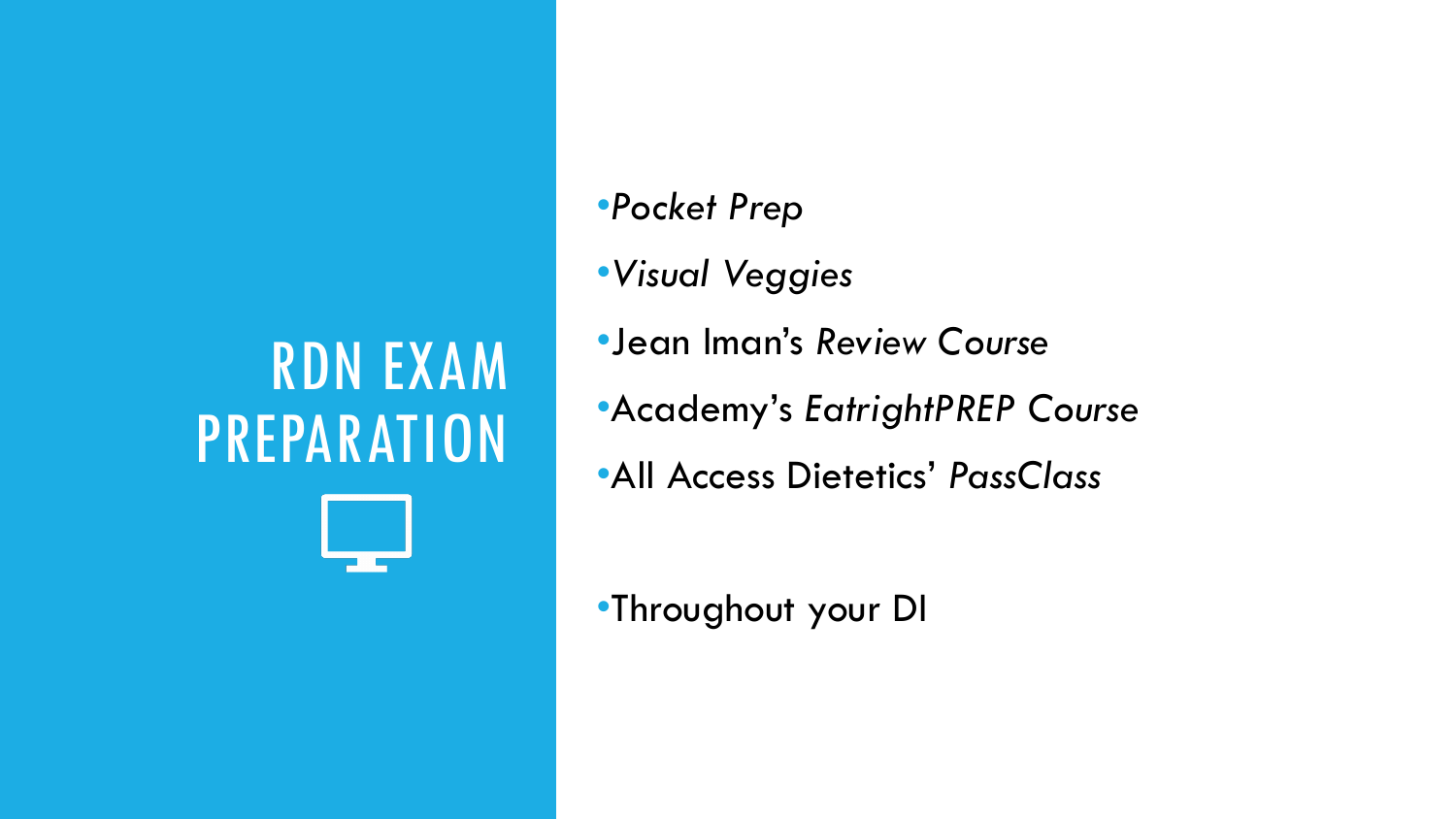

## QUESTIONS?